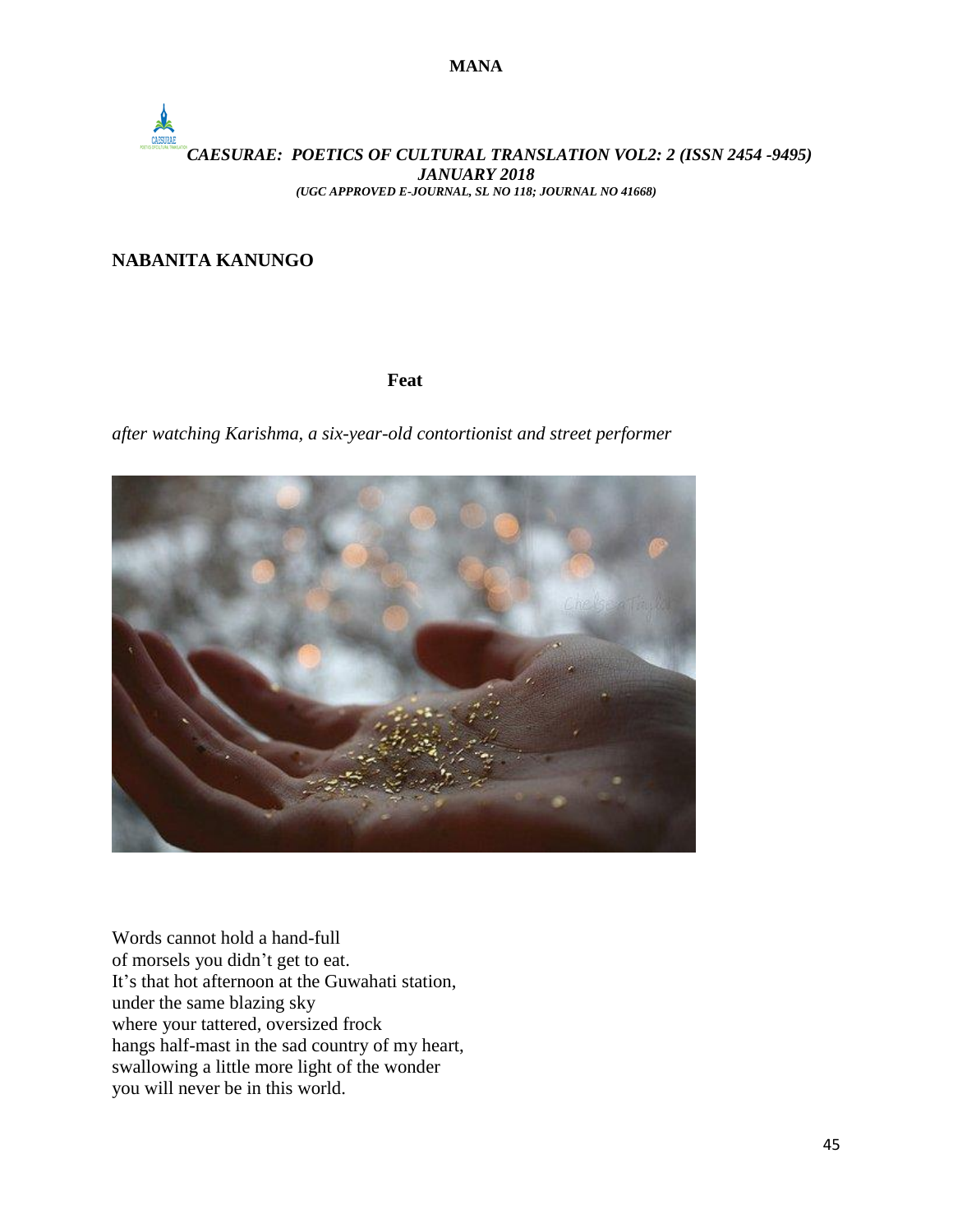#### **MANA**

## *CAESURAE: POETICS OF CULTURAL TRANSLATION VOL2: 2 (ISSN 2454 -9495) JANUARY 2018 (UGC APPROVED E-JOURNAL, SL NO 118; JOURNAL NO 41668)*

Words cannot hear breath flowing like a wound each time you start dancing to the drum your mother thumps vacantly near those nose-singeing toilets in the compartment with the sibling of your fate on her lap; the drum on which your stomach lies stretched across a thousand years on the hollowed bone of future, its air smelling perennially of shit, a destiny that doesn't recognise the irony of your name, the taste of the flesh and blood of its reality.

Words cannot re-build the school of starving moons where your tongue swallowed its alphabets because it should salivate to perfect the art of making dreams smell like steaming rice; words cannot count waves of death written away in statistics and famines for which expensive wars are fought so we may stand at the edge of reason and say, this is how it is and must not be.

And words cannot strip this amused light of our nice questions, 'bravos' and claps, or tell us what we have lost in watching you dance. Karishma, words can only stand by watching centuries of feet walk away from rice-fields, bequeathing you, that immense hope for a meal in your body that slips through a foot-wide hoop, releasing hunger's somersaults from your small cage to our obscene wonder, firing your tongue's deadly surprise when someone doles out twenty rupees.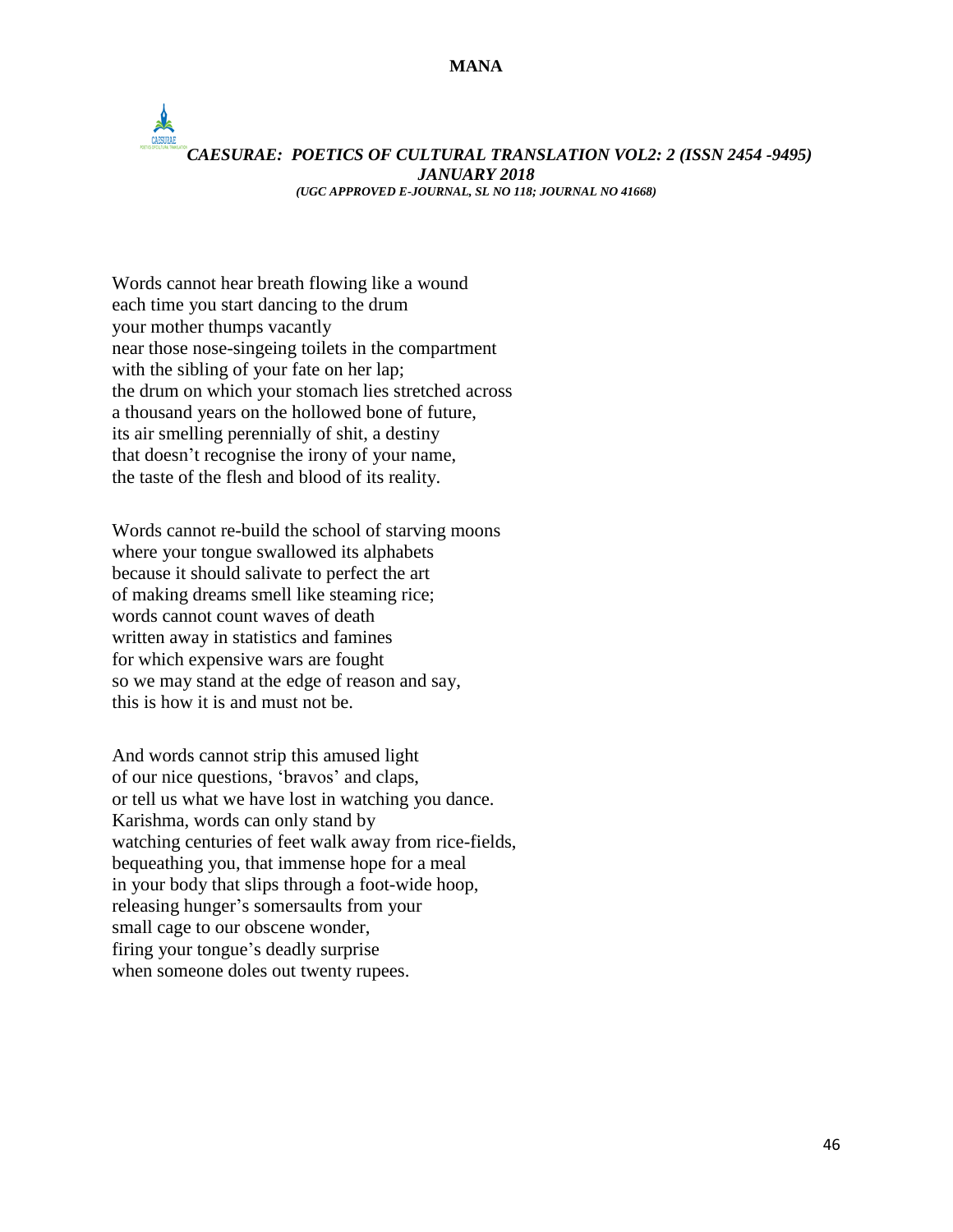## *CAESURAE: POETICS OF CULTURAL TRANSLATION VOL2: 2 (ISSN 2454 -9495) JANUARY 2018 (UGC APPROVED E-JOURNAL, SL NO 118; JOURNAL NO 41668)*

#### **<sup>A</sup> Road**



Anywhere along the purpose of going somewhere, is the same distance deep in our bones, the chipped hope, the tarred dream, inane milestones and the weight of a giant leveller which understands our sad instinct to begin again.

We did not choose it this wrong way, of loves we must suffer, beginnings we could not cherish, the end we cannot reach.

We do not suspect what lies ahead,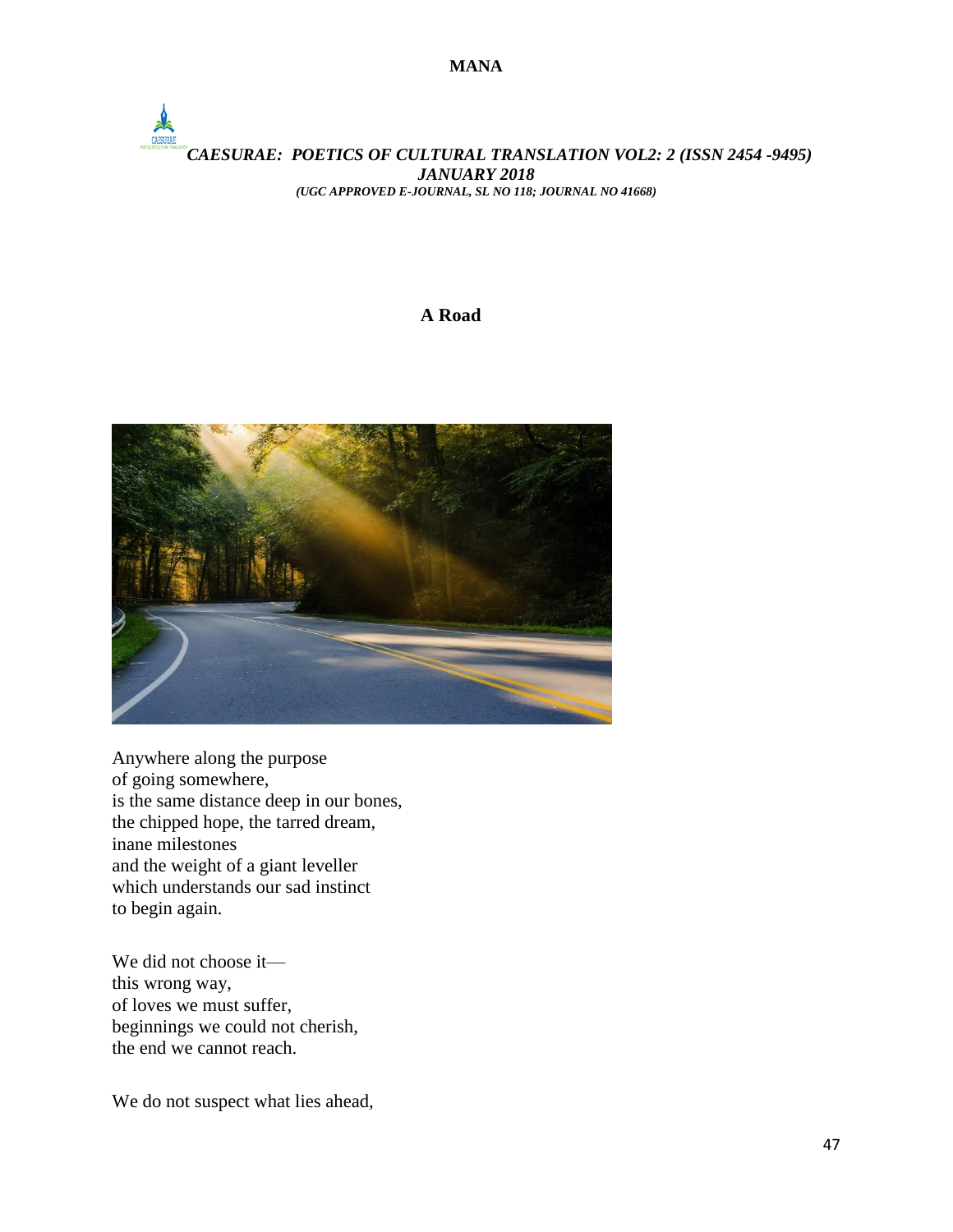# *CAESURAE: POETICS OF CULTURAL TRANSLATION VOL2: 2 (ISSN 2454 -9495) JANUARY 2018 (UGC APPROVED E-JOURNAL, SL NO 118; JOURNAL NO 41668)*

for, the past burns brightly in our feet; as we proceed to darkness's blinding light.

And somewhere along the way, our feet begin to word that prayer of roots: May our steps be lifted to the softness of leaves, may we not remember.

### **Mad Rain**



There was mad rain last night, eyes seething in the wind. Trees put on fog's shroud again in the lost town and streets didn't wait for anyone to arrive and startle them with existence.